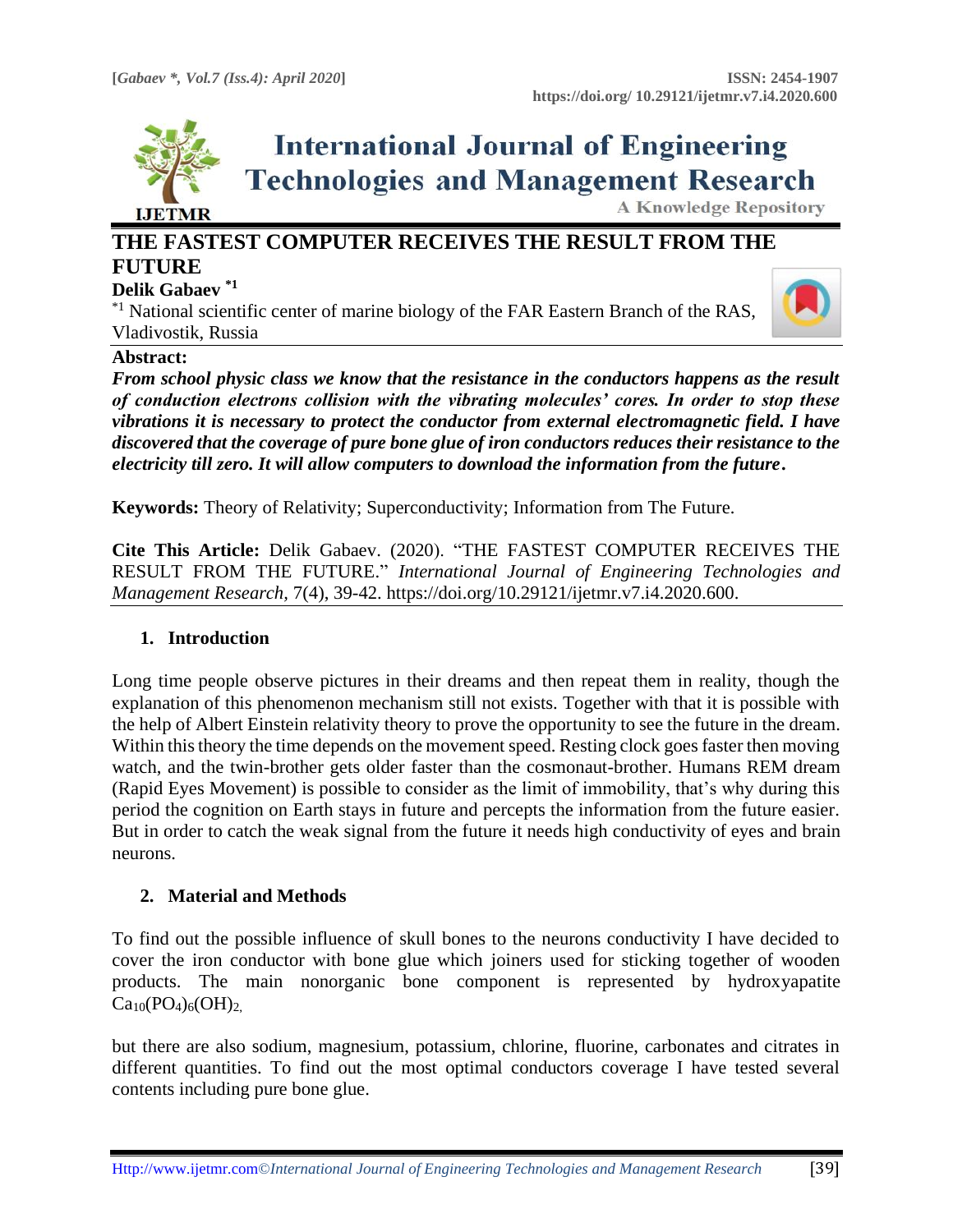#### **Glue obtaining from mixtures**

I obtained the coverage from pure bone glue in thermal bath by the means of hard granule melting made at the Ussolskyi glue factory (Russia), with water in weight ratio 1:1 with the temperature of 65-70 °С. The moistures with bone glue I obtained by the mixing of bone glue with the salts or "Moment" rubber glue, produced by the license of German Henkel company.

## **Statistics**

With each coverage variant I covered 5-11nichrome wires and 2 iron items I covered only with glue. Totally I used 40 wires. I calculated arithmetical mean and 95% average error. The difference between the resistance indicators in conductors before and after coverage I determined with the help of *t*-criteria by Student. The Alfa level was 0.05. The calculations I made with the help of available for common use statistic program STASTISTICA (the  $6<sup>th</sup>$  version).



Figure a: Instrument of apparatus without resistance, b- Resistance in the conductor without of covering, c - Resistance in the conductor after of covering, d- Resistance of the covering of the conductor, e- Resistance in the iron conductor without of covering, f- Resistance in the iron conductor after of covering.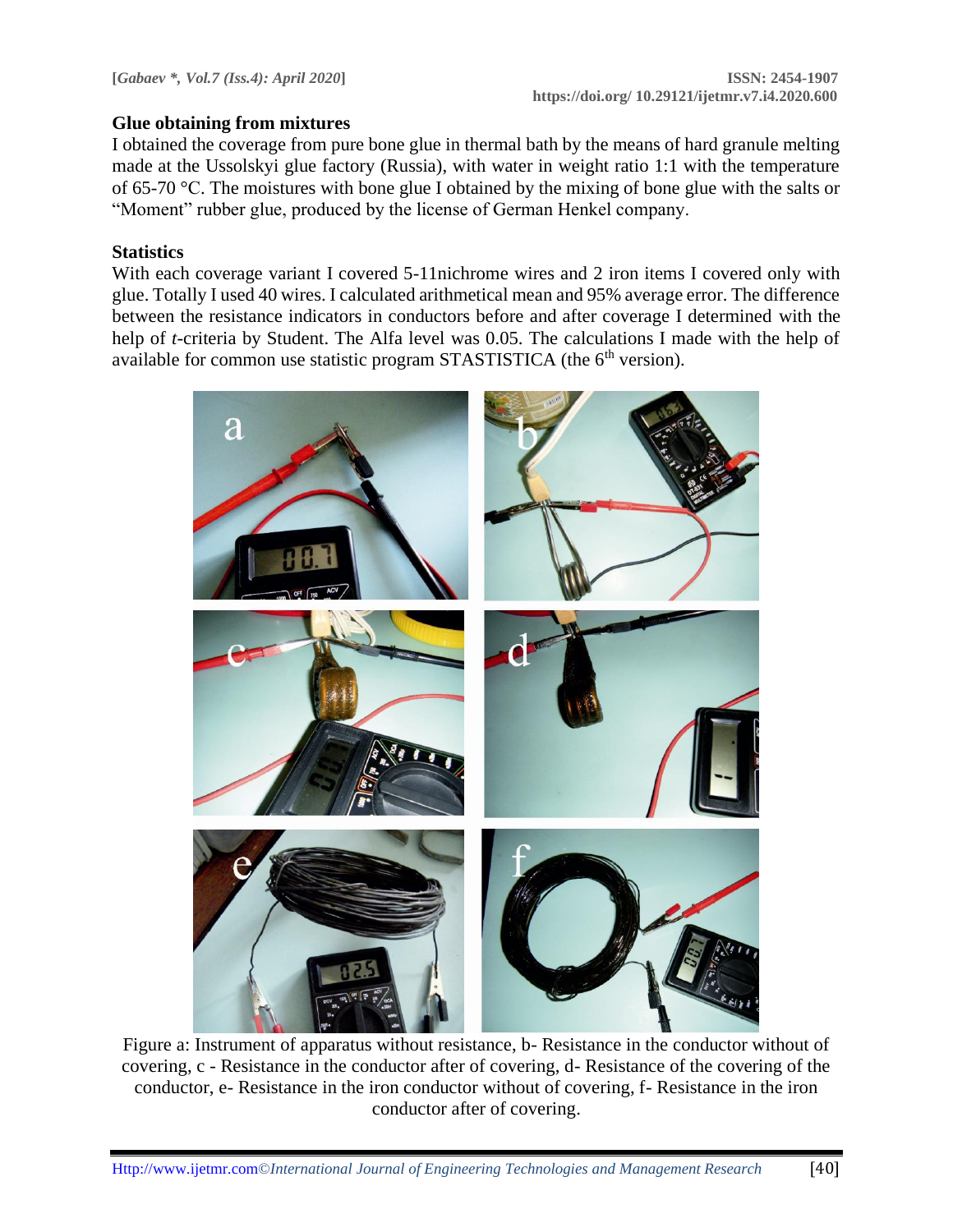## **3. The Results and Discussion**

In my life there were several cases when I could predict the future numbers. Once I strongly desired win the lottery and in my dream, I saw three winner numbers and several times I saw a dream where I knew the number of my future examination ticket. Though the best result to guess the numbers in TV lottery showed my father which got head injury in the Second World War. But one of the old publications telling about knowing figures in dreams was A.S. Pushkin "Queen of spades" story plot. At the present time there were appeared a lot of publications where people described their "prophetic dreams" sometimes containing digital material.

At the Earth not vivid subjects stay in future time, vivid organisms are in present time and in space where there are high speeds they are in the past [1]. In the dream, on the stage of rapid eyes movement (REM) the human has very little difference from not vivid subject as even his body temperature falls [2] and on this stage the body stays in future where it is easier to percept the information from the future [1]. Also, the light speed spreads faster [3]. "Scan" hypothesis supposes that eyes movements reflect watching after hallucinatory experiences of the dreams [4], and neural networks high sensitivity is like attached to microphone amplifier that increases sound in high diapason [5]. That's why sometimes we see in dreams emotionally colored plots and some of them are prophetic [6]. But in order to a weak signal penetrate through the closed eyes in the brain and get by neurons to occipital surface of the brain for memorization it needs high conductivity of the neurons [7]. And after 30 years of thinking about this problem I have got an idea that the skull bones contribute to reduce resistance to conduction electrons in neurons.

From physics school program we know that the resistance in conductors happens due to electron collision with the vibrating molecule cores. In order to superconductivity arise in the conductor these cores are necessary to "put to sleep" and low temperature acts as "sleeping pills" in conductors. I supposed that the molecule core vibrations happen under the influence of external magnetic field and if to protect the conductor from it the cores will stop to vibrate. In this case the conductivity electrons will move in conductor swimmingly as it will become the superconductor [7]. It is possible to be protected from this electromagnetic field by the way of conductors covering and one thing tested by us was bone glue which was closed to the human skull bones content. However, in a spiral with diameter of a ring 7 mm, covered with bone glue, because of a inductance, resistance decrease are not observed [7]. And the decrease in resistance to electric current to zero in iron conductors covered by bone glue (Picture) lets us make a conclusion that eyes and brain neurons are the superconductors with the temperature of 36.6°С. Superconductivity helps penetration to the brain and fixation in memory the information from the future through the closed eyes in a dream [1].

Nonliving subjects including computers already stay in future. But in order them to demonstrate the future information their conductors should become superconductors. Otherwise the weak signal from the future will not get access to the monitor. Now my life is far away from lotteries and examinations but if I see a dream that I kick a goal in strange gates or other positive result it implicate that soon I will receive information about acceptance my article to be published. If I see a dream with something negative than soon in real life, I will get something negative otherwise it would not come in my dream. Future excited state penetrates easier in brain during the dream. In conclusion I will repeat that we have real opportunity to speed up the work of our computers if to